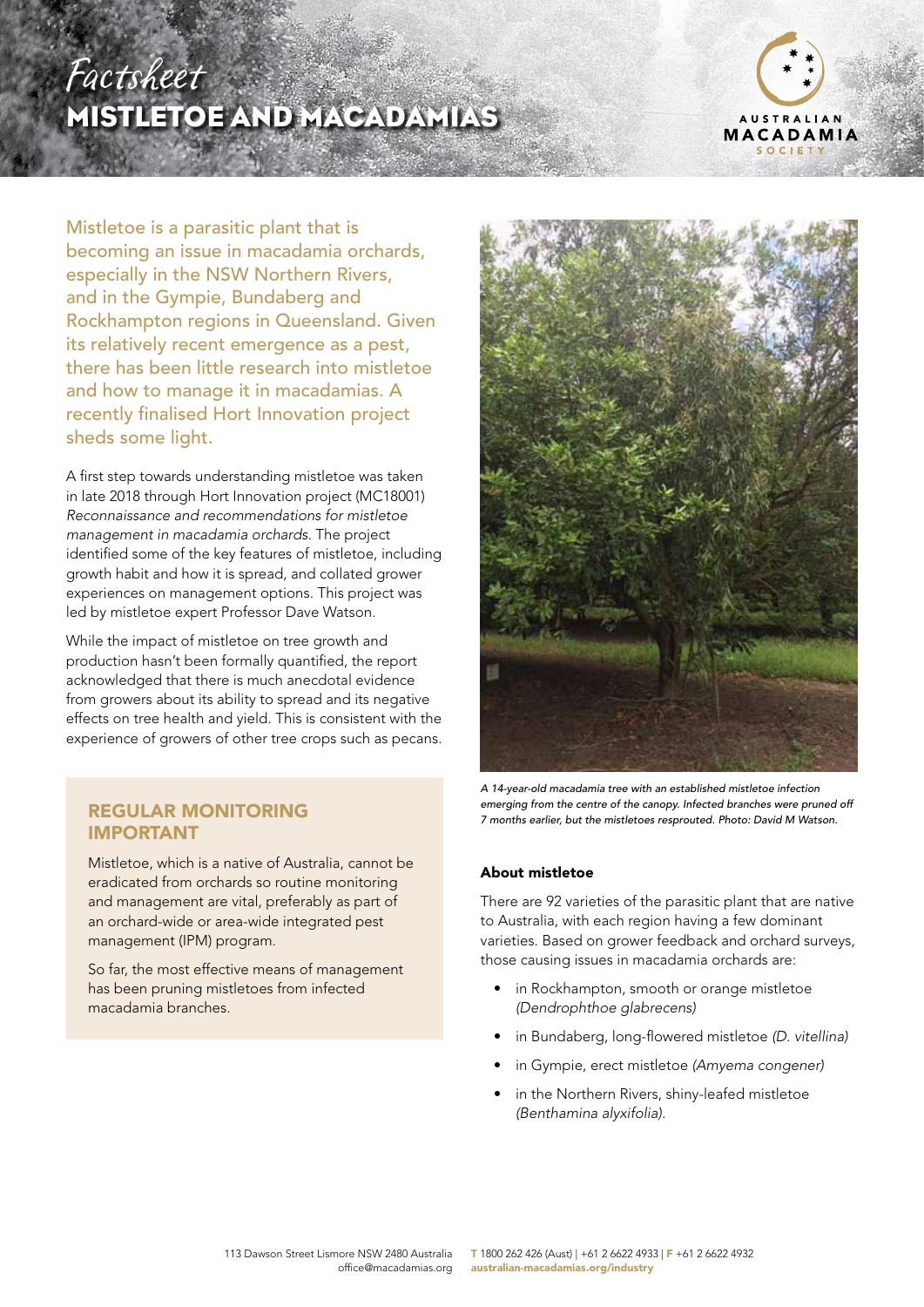



*Smooth mistletoe, which features flowers arranged around a central stalk. This is the dominant species infecting macadamias in the Rockhampton region. Photo: Bill Higham.*

*Long-flowered mistletoe is the most abundant mistletoe in orchards in the Bundaberg region. Photo: Tony Rodd.*



*Erect mistletoe is a shrubby species that forms a simple attachment to hosts and is a frequent parasite of macadamias in the Gympie region. Photo: Murray Fagg.*



*Shiny-leaved mistletoe, endemic to rainforests of eastern Australia, is the main species affecting macadamias in the Northern Rivers. Photo: Black Diamond.*

Mistletoe survives by using water and nutrients that would otherwise be used for tree health and nut production. Left unchecked, the plant saps the vigour of the tree and affects nut yield.

#### How they spread

The culprit most responsible for the spread of mistletoe is the aptly named mistletoebird *(Dicaeum hirundinaceum).* Mistletoebirds eat the berries and excrete the sticky, undigested seeds when perching. The seeds become attached to branches leading to the growth of mistletoe plants. Brown honeyeaters, figbirds, common koels and other fruit-eating songbirds also spread the seeds.

The mistletoebird prefers to eat mistletoe seeds and, because of this, is the most likely cause of plants spreading in existing infections. The other bird species may be more important in establishing infestations in new locations.

When the seeds are deposited by birds in a favourable environment, i.e. a humid or damp site that has enough light for the seed to germinate, a germinating stem (called a hypocotyl) emerges and penetrates the macadamia tree's vascular tissue. Once it is attached to the host plant's vascular system, it begins to use nutrients and grow.

A feature of mistletoes, other than erect mistletoe, is that root-like runners grow along the macadamia stem from the initial attachment point (the haustorium) and form new attachment points (epicortical runners). This means that if only the leaf-bearing shoots are removed, plants can resprout from any one of these points.



*The mistletoebird is the key species involved in spreading mistletoe.*



*The haustorium is the initial attachment point of mistletoe to the macadamia tree branch. It penetrates the tree's vascular tissue and grows by accessing its nutrients and water supplies.* 

#### Managing mistletoe in the orchard

The experiences of growers combined with our knowledge of mistletoe biology show that there are strategies growers can apply to manage mistletoe in the orchard. These are based on integrated pest management principles, i.e. monitor regularly to detect infections and reinfections, remove existing mistletoes, adjust canopy management to reduce susceptibility and decrease likelihood of reinfection, and work with natural enemies to reduce mistletoe vigour.

#1 Monitor. It is crucial to regularly monitor the orchard for signs of mistletoe as part of your orchard-wide or, preferably, area-wide integrated pest management strategy. Regular monitoring will enable you to identify young infestations before they become a widespread problem. There are two ways to do this:

- Having orchard workers flag (digitally or physically) where they find an infestation that can be followed up by a removal team once a threshold is reached.
- Using a drone to detect infestations from above. Mistletoe are easily detected in tree canopies using infrared imagery.

#2 Remove. While it is labour intensive, physically removing mistletoes by pruning infected branches is currently the most effective way of controlling them in the orchard. With the species that have epicortical runners, it is essential that the runners be removed too. While one option is to remove the whole branch, growers report that another option is to remove the infected branch below the initial attachment point (the haustorium) and cut into the macadamia bark at the site of each attachment and strip away the mistletoe vascular tissue.

## **CTSHEET MISTLETOE AND MACADAMIAS**